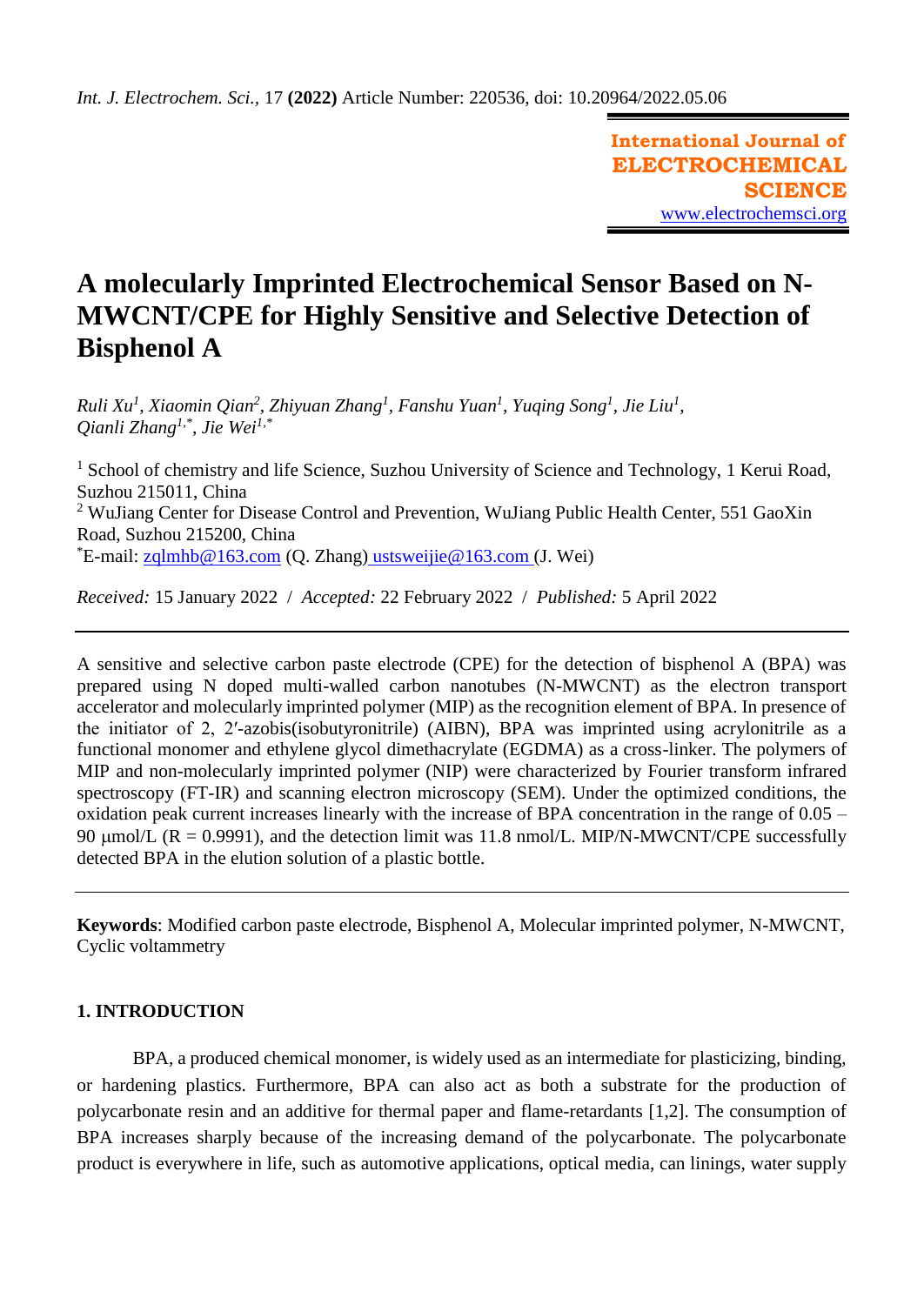pipelines, beverage packaging, medical devices, baby bottles, and other daily necessities. Thus, the emission of BPA to air, surface water, and soil are severe pollution during the related manufacture and the utilization of BPA containing products [3].

BPA is an endocrine disrupting compound. The phenol groups in BPA is similar to those in estradiol and diethylstilbestrol, and they are easy to bind to estrogen receptors [4]. BPA can severely damage people's immune systems and lead to endocrine disorders [5]. In addition, long-term exposure to BPA can cause reproductive organs, thyroid, and brain abnormalities, resulting in obesity, neurotoxicity, cardiovascular diseases and child developmental problems [6,7]. Many counties identify BPA as a toxic chemical. European Union proclaimed that the secure concentration of BPA in water should below 1.5 mg/L. Hence, it is necessary to explore a simple, rapid, sensitive and selective method for BPA detection to control the exposure and potential health effects.

Recently, BPA was detected by various analytical methods including high performance liquid chromatography (HPLC) [8,9], gas chromatography-mass spectrometry (GC-MS) [10,11], enzymelinked immunosorbent assay (ELISA) [12], fluorescence [13,14], and chemiluminescence [15]. Compared with the mentioned methods, electrochemical sensor owns unique advantages, such as simplicity, low-cost, excellent sensitivity and high analysis speed. Various nanomaterials modified electrodes were explored for the BPA detection [16-19]. For example, Huang and coworkers [20] reported a portable 3D-printed electrochemical electrode for the detection of BPA based on a covalent organic framework (COF DQTP)-modified pencil graphite electrode (DQTP/PGE). The linearity range was 0.5-30  $\mu$ mol/L and a detection limit of 0.15  $\mu$ mol/L (S/N = 3). Baghayeri and coworkers [21] reported a voltammetric aptamer sensor for the BPA detection by an MWCNT/Fe3O4@gold nanocomposite. The linear response was in the range of  $0.1 - 8$  nmol/L and had a detection limit of 0.03 nmol/L.

Molecular imprinting technology is a method to obtain the target adsorption and detection [22,23]. MIP is usually prepared via the polymerization of a monomer in the presence of the template. After removing the template, MIP owns the binding sites complementing the target in shape, size and function. MIP is used in various fields, such as drug delivery, sample pretreatment, contaminant removal, and sensor technology due to MIP's advantages of excellent recognition and stability. Combining the merits of MIP and nano-materials, MIP based electrochemical sensors have been reported for the sensitive and selective detection of pollutions [24-27].

Herein, N-doped MWCNT was used to enhance the electrochemical sensor's sensitivity because of its rich edge sites and high electric conductivity [28]. Moreover, the bonding configuration of N atoms on the surface of MCNT can improve the electrocatalytic properties. BPA was imprinted by bulk polymerization with a functional monomer of acrylonitrile, a cross-linker of EGDMA and the initiator of AIBN. After removing BPA, MIP combined with N-MWCNT was used as the modified materials of carbon paste electrode for BPA detection. This established method has been used to detect BPA in the elution solution of a plastic bottle with satisfied recoveries.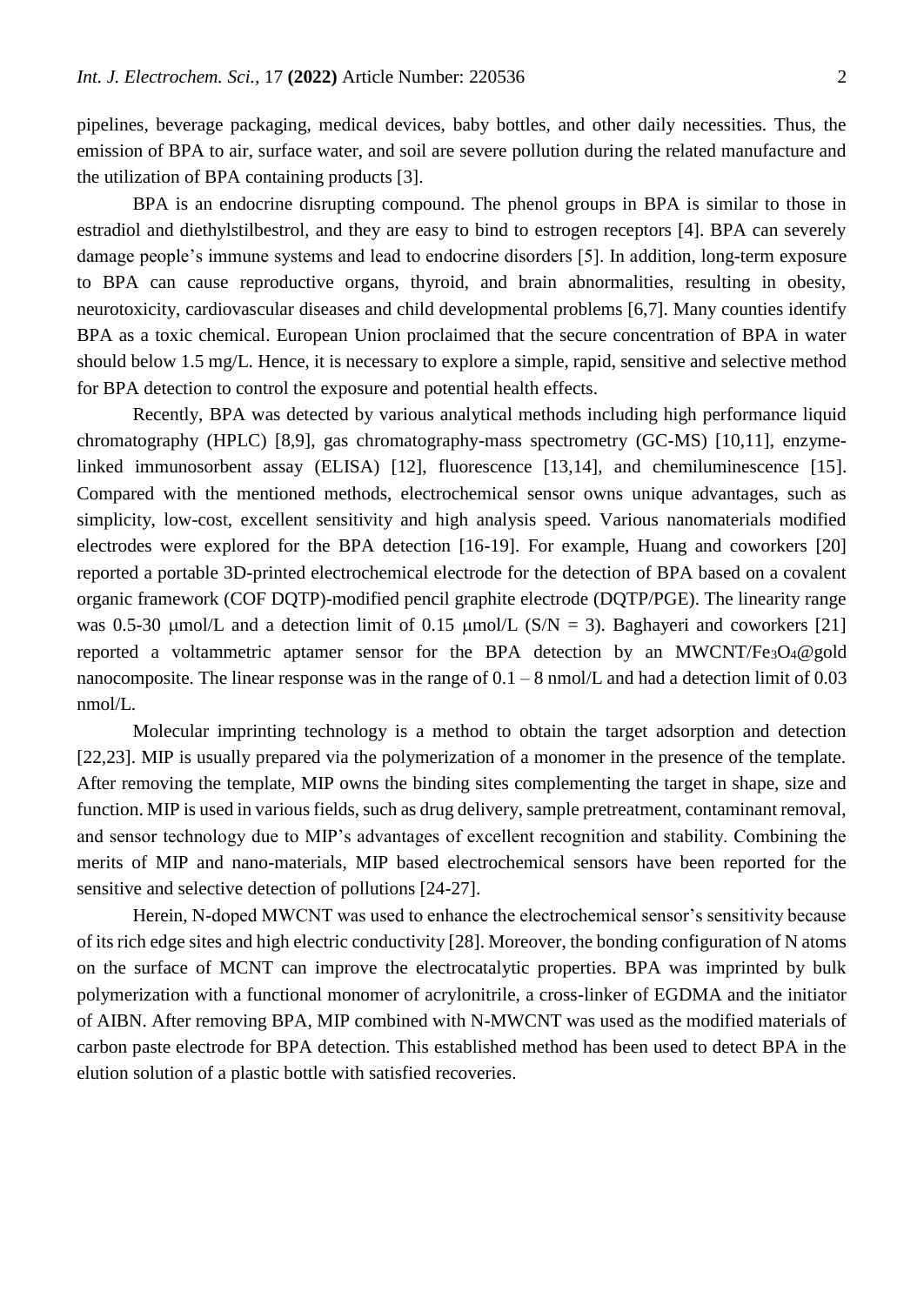# **2. EXPERIMENTAL SECTION**

## *2.1. Materials and reagents*

Ethylene glycol dimethacrylate (EGDMA), 2, 2′-azobis(isobutyronitrile) (AIBN), acrylonitrile, bisphenol A, tetrabromo bisphenol (TBBPA), hydroquinone, catechol, and p-nitrophenol were purchased from Aladdin, Shanghai. Carbon powder, mineral oil, KH2PO4, Na2HPO4, ethanol and acetic acid were supplied by Sinopharm Chemical Reagent Co., Ltd. N doped multi-walled carbon nanotubes(N-MWCNT) was obtained from Nanjing XFNANO Materials Tech Co., Ltd. The reagents were used without further purification.

## *2.2. Characterization and electrochemical determinations*

Fourier transform infrared spectrometer (FT-IR) was conducted using KBr pellets on a Spectrum BXⅡ spectrometer (Perkin Elmer, America). The morphology was studied with field emission scanning electron microscopy (FESEM) using a ZEISS Gemini 300 instrument. The electrochemical determinations were carried out on an RST5000 electrochemical workstation (Suzhou, China) with a three-electrode system with a modified CPE as the working electrode, a platinum wire as the counter electrode, and an Ag/AgCl as the reference electrode. The electrochemical determinations were carried out on an RST5000 electrochemical workstation (Suzhou, China) using a three-electrode system of a modified CPE as the working electrode, a platinum wire as the counter electrode, and an Ag/AgCl as the reference electrode.

#### *2.3. Synthesis of MIP*

The mixture of 1 mmol BPA, 3 mmol acrylonitrile and 30 mL ethanol was ultrasonic for 20 min and then added with 12 mmol EGDMA and 0.3 mmol AIBN. The polymerization reaction was implemented under nitrogen protection at 60°C for 24 h. The BPA template was removed by the Soxhlet extractor method using the extract solution of methanol/acetic acid=7:3. MIPs were washed using ethanol and vacuum drying at 60°C. For comparison, the preparation of non-imprinted polymers (NIPs) was prepared under the same conditions except for the addition of the BPA template.

# *2.4. Fabrication of molecularly imprinted electrochemical sensor*

N-MWCNT was activated by refluxing in concentrated HCl at 100°C for 12 h. N-MWCNT was washed with deionized water to pH 7.0, and vacuum dried at 110°C for 12 h.

40 mg MIP was mixed fully with 20 mg N-MWCNT, 220 mg graphite powder and 120 mg methyl silicone oil in an agate mortar. And then, the paste was tightly filled into a CPE mold (3.0 mm in diameter) to fabricate a MIP electrochemical sensor (MIP/N-MWCNT/CPE). The electrode surface was smoothed with a weighing paper. A NIP electrochemical sensor (NIP/N-MWCNT/CPE) was obtained following a similar procedure with the addition of NIP.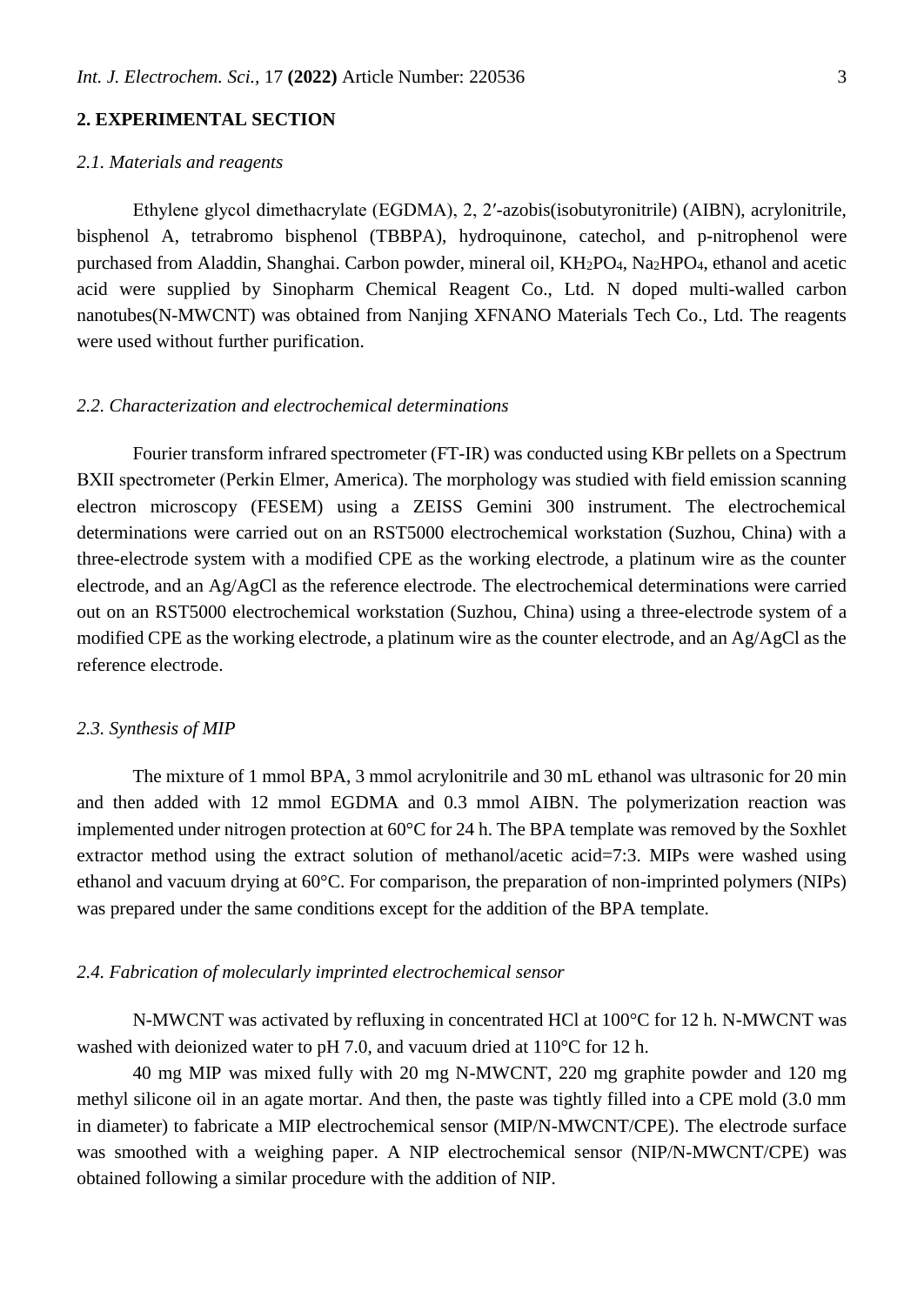## *2.5. Pretreatment of actual samples*

5 g plastic bottle sample (polycarbonate) was cut into small rectangular pieces with scissors, washed with deionized water, and then placed in PBS (pH 7.0) solution (30 mL), soaked for 30 days, finally evaporated to concentrate by heating. Taking 100 μL of the concentrate and put it into 10 mL of PBS ( $pH = 7.0$ ) solution for electrochemical detection.

# **3. RESULTS AND DISCUSSION**

#### *3.1. The characterization of MIP and NIP*

MIP (BPA eluted) and NIP were characterized by infrared spectroscopy to elucidate the formation of polymer (Fig. 1). For MIP, the absorption peak at  $2239 \text{ cm}^{-1}$  is caused by the stretching vibration of the nitrile group (-C=N). The bands at 2940 cm<sup>-1</sup>, 1450 cm<sup>-1</sup> and 1369 cm<sup>-1</sup> are mainly attributed to the stretching vibrations, bending vibrations and swinging vibration of methylene, respectively. Sharp band at 1725 cm<sup>-1</sup> corresponds to the stretching vibration of carbonyl group (-C=O) [29]. Moreover, the peak at  $1125 \text{ cm}^{-1}$  is due to the contribution of the CO–O peak. The FT-IR spectrum of NIP is similar with that of MIP (BPA eluted). The adsorption band at 3325 cm<sup>-1</sup> related to -OH group in BPA is found to be disappeared in the FT-IR spectrum of MIP (BPA eluted). The adsorption band at 3325 cm<sup>-1</sup> related to -OH group in BPA is found to be disappeared in the FT-IR spectrum of MIP (BPA eluted) or NIP. Which were similar to Zhang et al. [30] results: The BPA did not exist in NIP, which was the fundamental difference between MIP and NIP. Thus, molecularly imprinted polymer for BPA is prepared successfully by the thermal polymerization process.



**Figure 1.** FT-IR spectra of NIP (blue line), BPA removed -MIP (red line) and BPA (black line) as a reference material.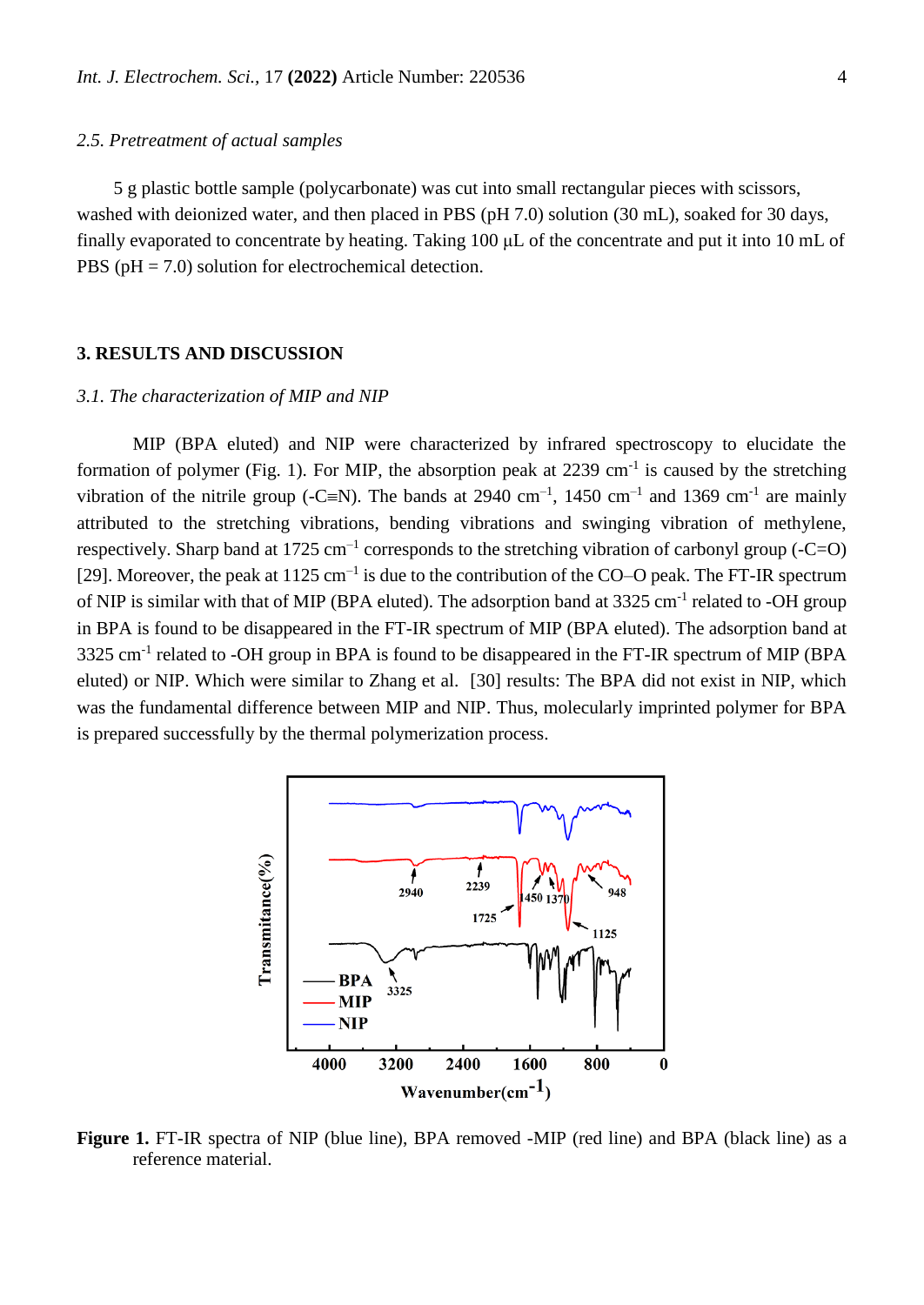The morphology of the polymers was investigated by SEM. Figure 2 gives the SEM image of MIP (Figure 2 A and B) and NIP (Figure C and D) at different magnification. MIP and NIP show agglomerates of nanosize globules, which were similar to the previous report [31]. MIP is consisted of  $\sim 600$  nm globules, while NIP is composed of  $\sim 100$  nm globules. The template molecule can influence the nucleation, the polymer development confirmation, and the agglomeration degree [32]. Thus, the presence of BPA affects the particle size of MIP and NIP. It was also investigated that MIP had more surface roughness and depression places, which was in agreement with the observation by Vu [33]. As clearly shown in micrographs, imprinting technique created pores on the surface of the polymers.



**Figure 2.** SEM image of BPA removed -MIP (A and B) and NIP (C and D) at different magnification.

# *3.2. Electrochemical behavior*

Figure 3 showed CV curves of different electrodes in 20 mmol/L BPA. The BPA irreversible oxidation peak is clearly found at 0.58 V vs Ag/AgCl, which is near to BPA's oxidation potential of 0.62 V vs Ag/AgCl reported by Jalilian, et al [27].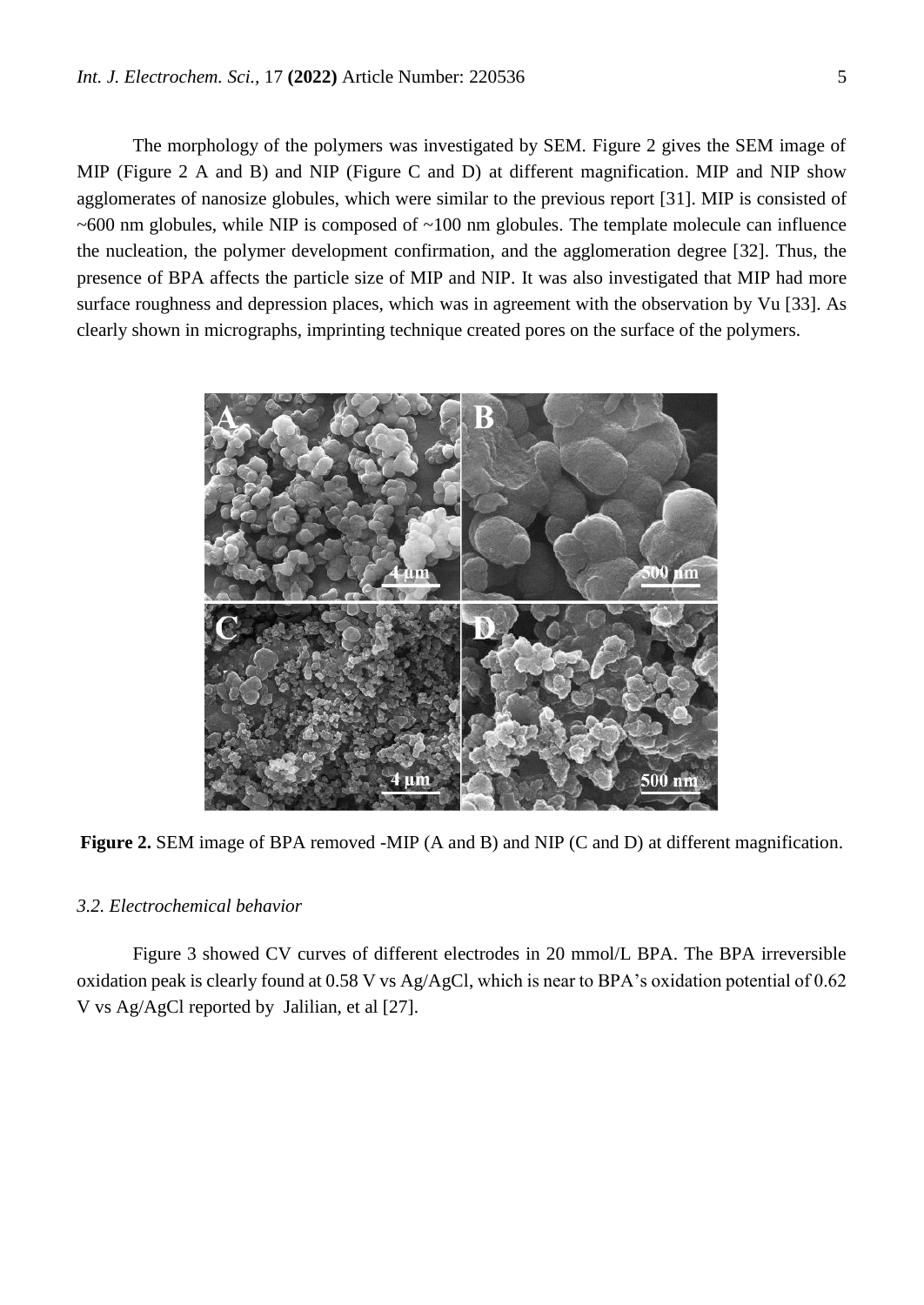

**Figure 3.** Cyclic voltammograms of 0.1 mol/L PBS (pH 7.00) containing 20  $\mu$ mol/L BPA on CPE (blue curve), N-MWCNT/CPE (purple curve), MIP/N-MWCNT/CPE (black curve), and NIP/N-MWCNT/CPE (read curve). Scanning rate: 50 mV/s.

The oxidation current was 10.56 mA at N-MWCNT/CPE, approximately two times as much as that at the bare CPE (5.26 mA). This benefits from the increase of active area and the efficiency of electron transmission at N-MWCNT/CPE. For MIP/N-MWCNT/CPE, no BPA oxidation peak was observed in 0.1 mol/L PBS (pH 7.00), indicating the completely removing BPA from MIP. Ipa of 20 mol/L BPA was 14.26 mA at MIP/N-MWCNT/CPE, about three times higher than that at NIP/N-MWCNT/CPE (5.01 mA). The recognition of BPA was attributed to both the hydrogen bonding between the functional groups on MIP and BPA and rebinding sites on MIP matching with the size and structure of BPA. The low current of BPA at NIP/N-MWCNT/CPE is due to the limited electron transferability of the polymer membrane.

## *3.3. Optimization of experimental conditions*

Methyl silicone oil was controlled at 30% according to our previous work [34]. The effect of N-MWCNT and MIP was investigated using CV response in 0.1 mol/L PBS (pH 7.00) containing 20 mol/L BPA. The current response increases rapidly in the ratio of N-MWCNT increase from 5% to 10%. As shown in Figure 4A, the oxidation peak current of BPA increases gradually when the ratio of MIP is in the range of 2% - 10%, and the current decrease slightly when the ratio of MIP is above 10%. The sites for adsorption of BPA increased with the increase of MIP in the modified electrode. However, excessive MIP affects the conductivity of the electrode. A similar phenomenon was found in 17  $\beta$ estradiol detection using a MIP electrochemical sensor based on MOF/CNT and Prussian blue. The ratio of both N-WCNT and MIP was optimized as 10% to prepare the electrochemical sensor in this work.

The effect of pH value on the BPA electrochemical performance was studied in the range of 6.0 – 8.0 (Figure 4B). The peak current conversely increased when pH increased from 6.0 to 7.0. The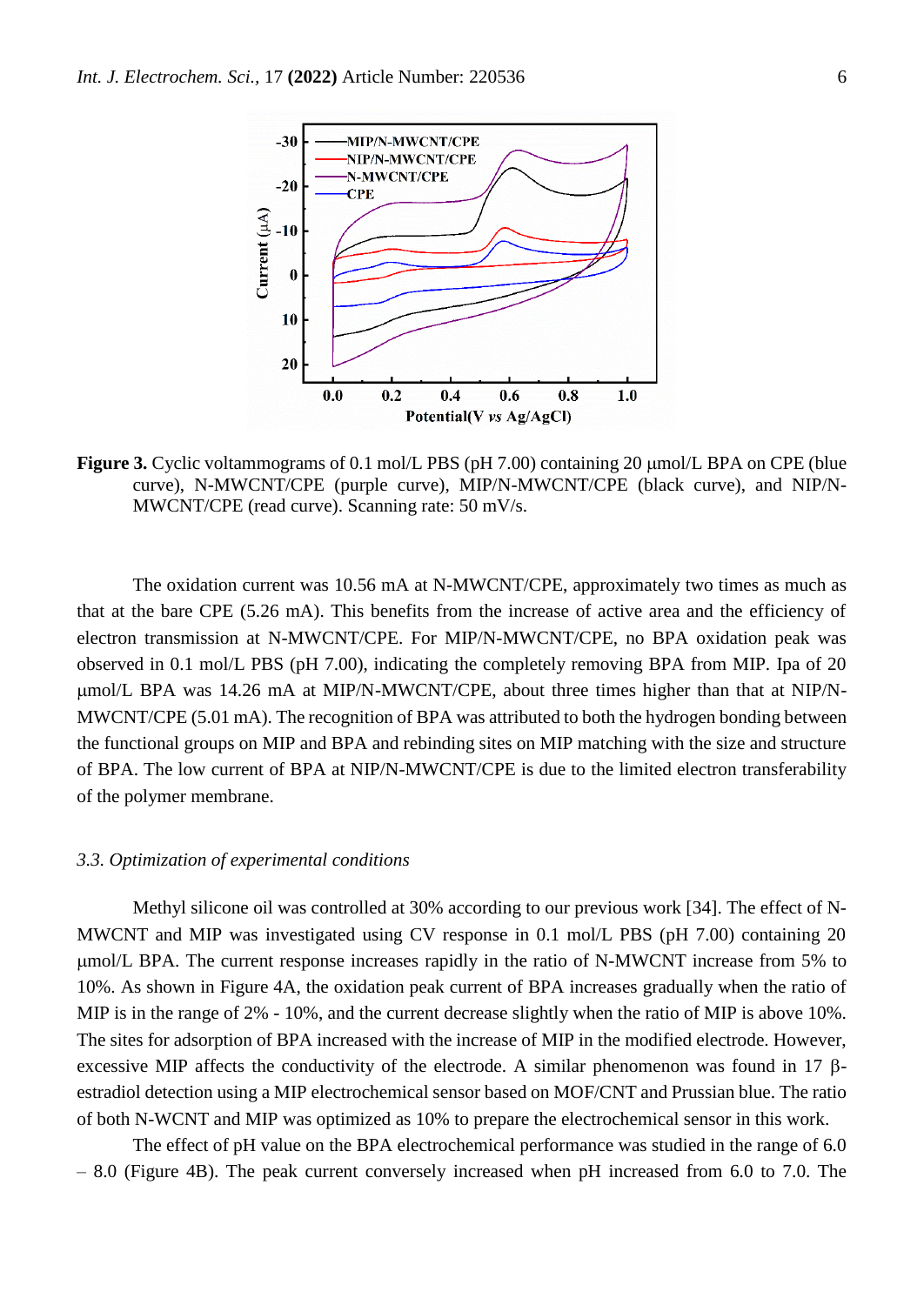dissociation state of BPA was greatly affected by the pH value of buffer solution. The pKa of BPA was 9.73 [35]. The maximum current response was obtained at pH 7.00, showing that MIP was more suitable for recognizing BPA in a non-dissociated state than in the dissociated state.



**Figure 4.** (A) The effect of the amount of BPA removed-MIP on the oxidation peak current of BPA. (B) The effect of pH value on the peak current and potential of BPA. Solution: 0.1 mol/L PBS (pH 7.00) containing 20  $\mu$ mol/L BPA; Scanning rate: 50 mV/s.

Hence, 0.1 mol/L PBS of pH 7.00 was chosen in the electrochemical experiments. The oxidation peak potential linearly shifted to negative potential with the increase of pH value. The relationship between the oxidation peak potential of BPA and pH follows the equation of Epa (V) = -0.065 pH + 1.074 (R=0.9899). Hence, the protons participate in the electrochemical oxidation of BPA. The slope of 65 mV/pH was near 59 mV/pH, illustrating that the number of transfer electrons keeps in line with the number of involved protons. The linear relationship between oxidation potential of BPA and pH was also reported in cobalt phthalocyanine modified carbon paste electrode for BPA detection [36].

The effect of incubation time on the oxidation peak current of BPA was investigated using 0.1 mol/L PBS (pH 7.00) containing 20 mmol/L BPA. As shown in Figure 5A, the oxidation peak current of BPA gradually increased when the incubation time was in the range of  $60 - 300$  s, and then reached a platform when the incubation time was above 300 s. This phenomenon resulted from the amount of BPA initially increased, and then supersaturation on the electrode surface. So, the optimized incubation time was 300 s.

The effect of scan rate was studied to acquire some information about the electrochemical mechanism. Figure 5B gives the relationship between the peak current and scan rate. The oxidation peak current increases linearly with the square root of scan rate and obey the following equation: Ipa  $(\mu A)$ =2.06  $v^{1/2}$  (mV/s)  $^{1/2}$  – 5.661 (R = 0.9956). It proves that the oxidation of BPA on MIP/N-MWCNT/CPE is a diffusion control process. In this work, 50 mV/s was chosen in the further experiment.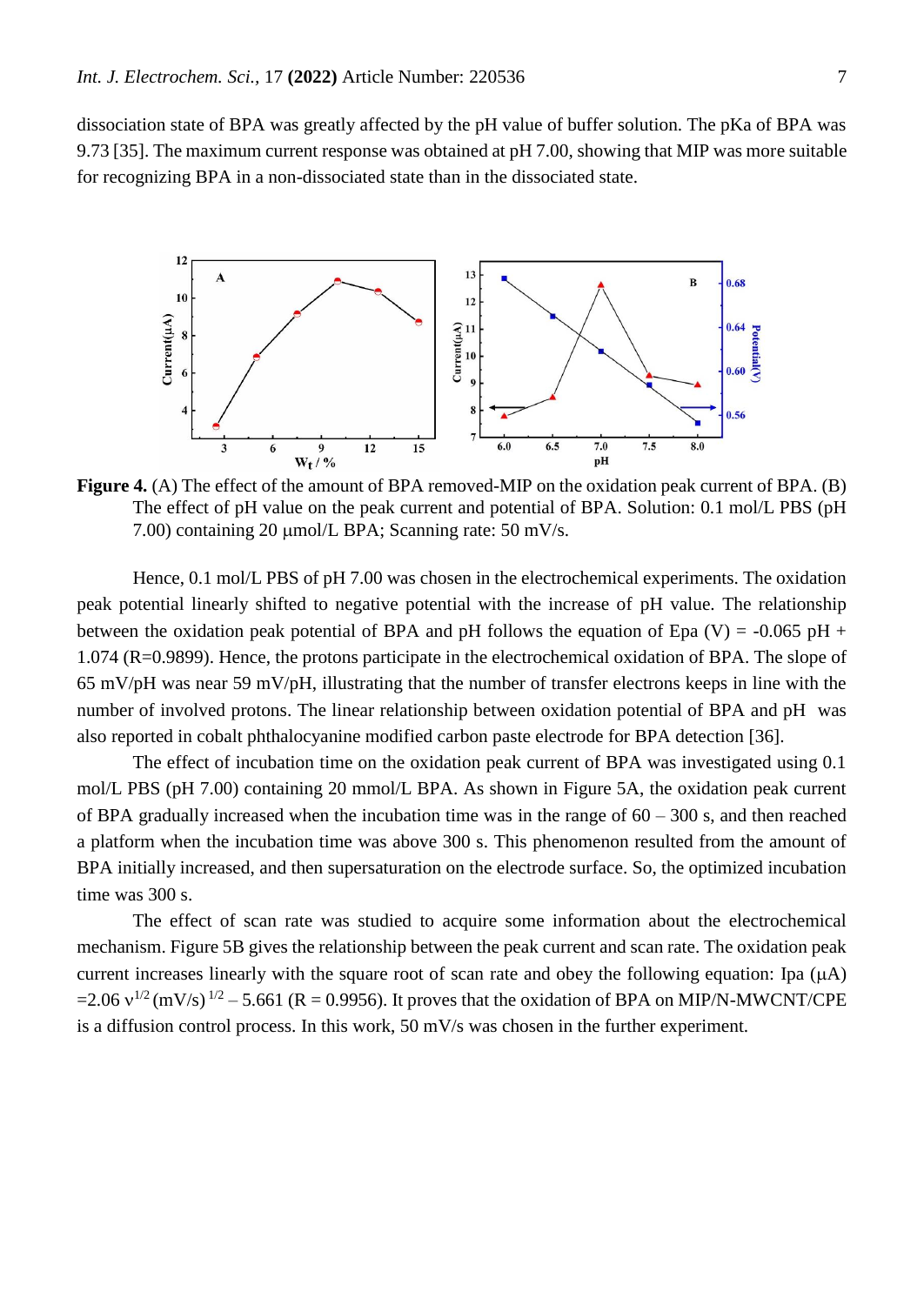

**Figure 5.** The effect of incubation time (A) and scan rate (B) on the oxidation peak current of BPA. The other conditions were the same as Figure 4.

## *3.4. Calibration curve*

The detection range and detection limit of MIP/N-MCNT/CPE for BPA were studied by CV (Figure 6). The oxidation current gradually increases with the concentration of BPA and exhibits a perfect linear relationship in the range of  $0.05 - 90 \mu$ mol/L. The linear equation was *Ip* ( $\mu$ A) = -0.063+ 1.68*C* ( $R = 0.9991$ ). The detection limit was 11.8 nmol/L ( $S/N = 3$ ). The comparison of this work with other reported BPA electrochemical sensors is listed in Table 1, which betoken that MIP/N-MCNT/CPE meets the requirement of the determination of BPA in real samples.



**Figure 6.** (A) The CV curves of different BPA concentration using MIP/N-MCNT/CPE, a-k: 0.05, 1.0, 2.9, 6.4, 10.3, 23.5, 35.2, 50.0, 63.7 and 85.1 µmol/L. (B) The linear plot between peak current and BPA concentration. Other conditions were same as Figure 4.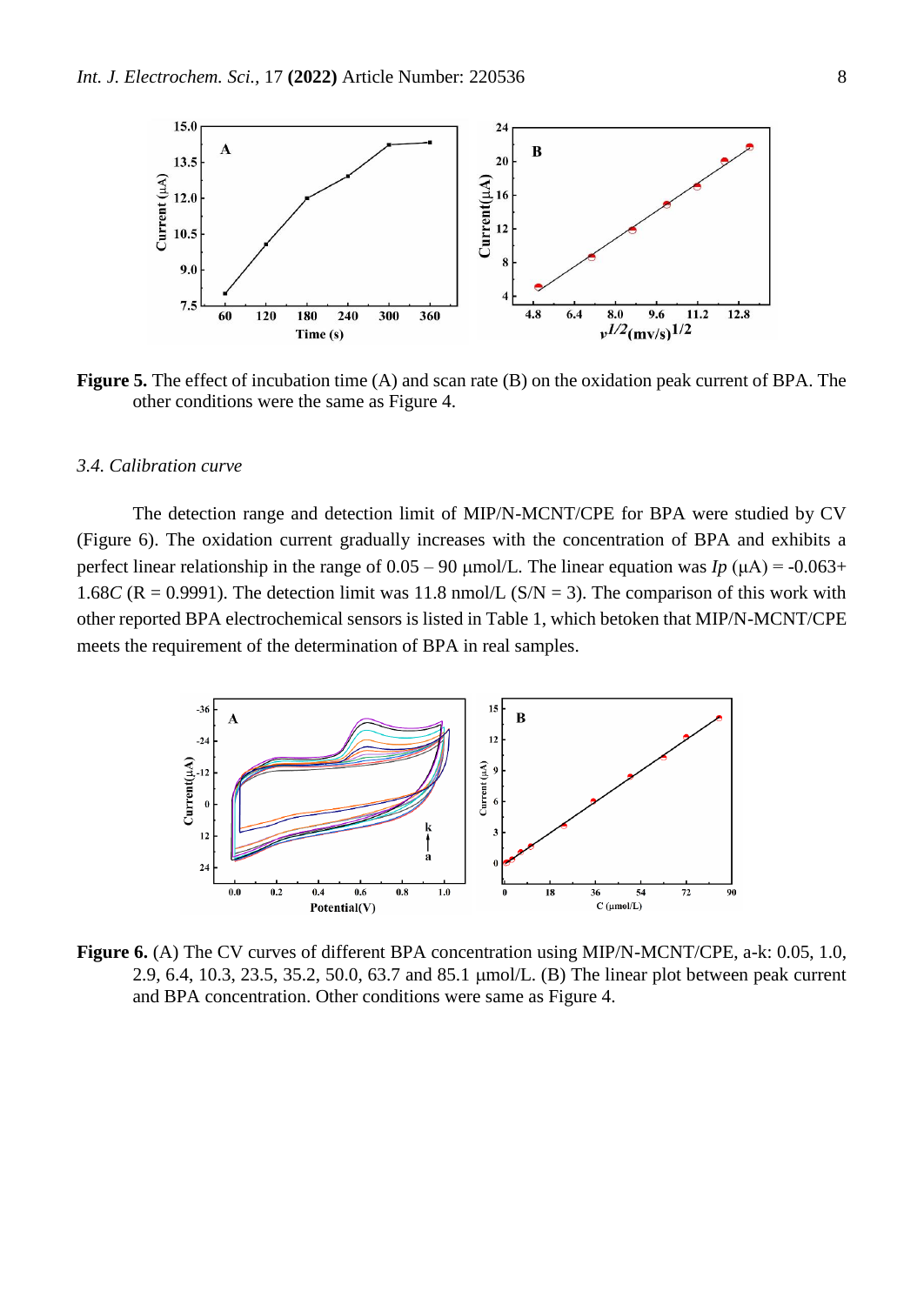| Electrode                 | Linear range  | LOD.         | Reference |
|---------------------------|---------------|--------------|-----------|
|                           | $(\mu$ mol/L) | $\mu$ mol/L) |           |
| MIP-AuNPs-MCA-rGO/CILE    | $0.004 - 18$  | 0.001        | [27]      |
| MIP/LSG                   | $0.05 - 20$   | 0.008        | $[37]$    |
| MIP/B,N,F-CQDs/AgNPs /GCE | $0.01 - 50$   | 0.01         | $[38]$    |
| MIP/AuNPs/CS/GCE          | $0.015 - 55$  | 0.001        | $[39]$    |
| MIP/MWCNT/GCE             | $0.2 - 45$    | 0.03         | [40]      |
| MIP-MWCNTs/CPE            | $0.05 - 90$   | 0.01         | This work |

**Table 1.** Comparison of different electrodes for the determination of BPA

AuNPs – Au nanoparticles; MCA – mercaptamine; rGO – reduced graphene oxide; CILE - carbon ionic liquid electrode; LSG - laser scribed graphene; CQDs – carbon quantum dots; AgNPs – Ag nanoparticles; GCE – glass carbon electrode; CS – chitosan.

#### *3.5. Interference studies*

Tetrabromo bisphenol A (TBBPA), hydroquinone, catechol and p-Nitrophenol were chosen as the competitors to elucidate the selective recognition ability of MIP/N-MCNT/CPE. They have similar structures and functional groups. The electrochemical signals of MIP/N-MCNT/CPE in 0.1 mol/L PBS containing 20 µmol/L BPA were recorded in the presence of 200-fold hydroquinone, catechol and p-Nitrophenol, and 50-fold TBBPA. As shown in Figure 7, such interferents has little effect on the determination of BPA. Moreover, 500-fold methanol, ethanol,  $K^+$  or  $Na^+$  were also investigated. There is no impact on the oxidation of BPA. Similar experiments were conducted using NIP/N-MCNT/CPE. The oxidation peak current changed obviously under such competitors on NIP/N-MCNT/CPE. These phenomena indicate the excellent selectivity of MIP/N-MCNT/CPE.



**Figure 7.** Column graph of CV signals in 20  $\mu$ mol/L BPA and the analogues (200-fold hydroquinone, catechol and p-Nitrophenol, and 50-fold TBBPA). Other conditions were the same as Figure 4.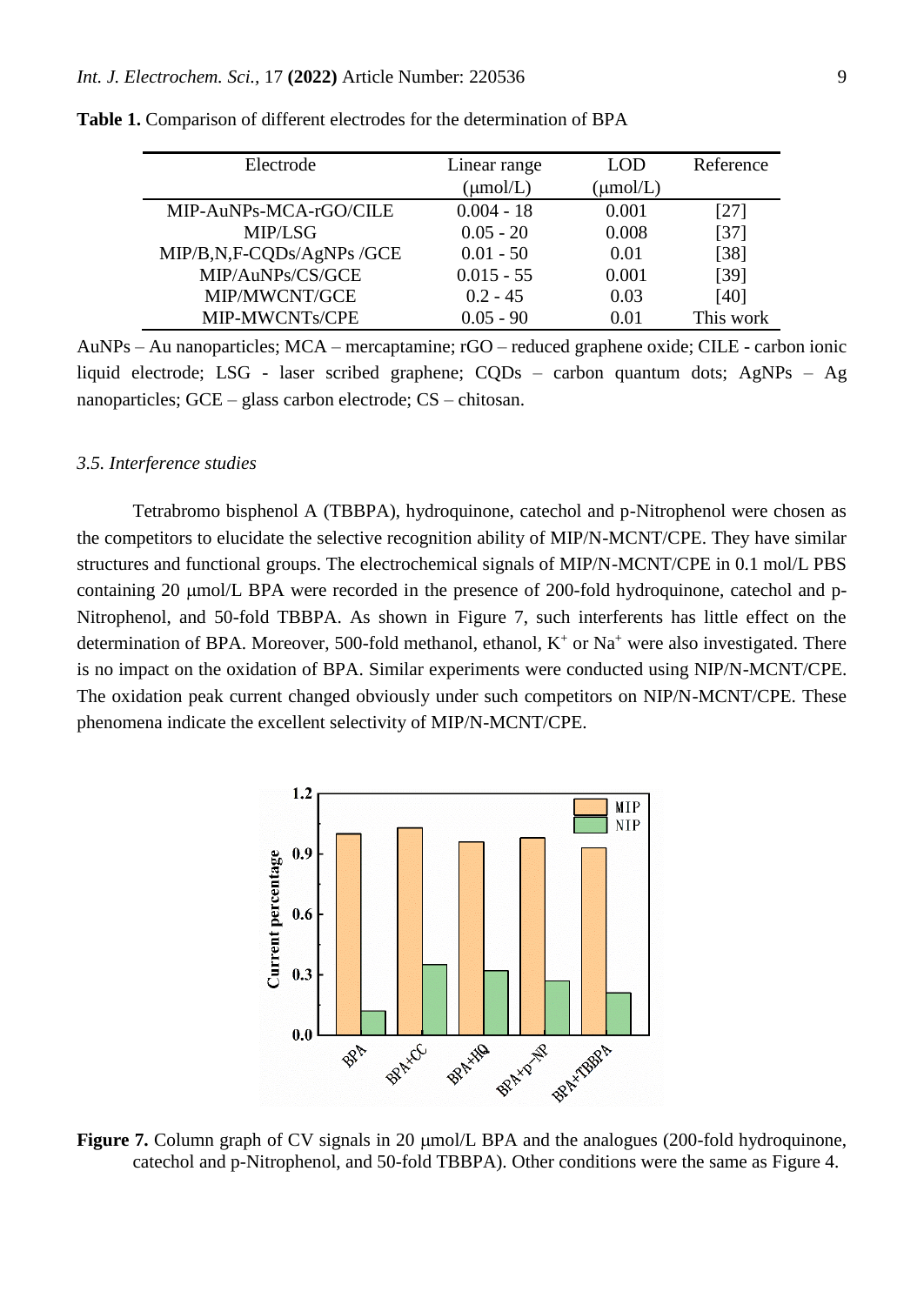## *3.6. Stability and Reproducibility*

Excellent stability and reproducibility were significant for the electrochemical sensor in practical application. Kept in a refrigerator for around 30 days, MIP/N-MCNT/CPE was used for BPA detection once every five days. The oxidation peak currents of 50 mmol/L BPA changed little. After 30 days, the current was 92.4% of the initial value, showing the terrific durability of MIP/N-MCNT/CPE. Five MIP/N-MCNT/CPE electrodes were prepared respectively based on the same procedure to evaluate the reproducibility of electrodes. RSD % was 3.25%. The regeneration of MIP/N-MCNT/CPE was carried out by cutting off a layer of carbon paste on the surface of the electrode and polishing it on a smooth paper. RSD% of six repeated determinations using a new electrode was 2.68%. The results testified that the reproducibility of MIP/N-MCNT/CPEs was perfect.

#### *3.7. Sample analysis*

| Sample No. | Determined<br>$(\mu$ mol/L) | Added<br>$(\mu$ mol/L) | Total found<br>$(\mu$ mol/L) | $Recovery(\% )$ |
|------------|-----------------------------|------------------------|------------------------------|-----------------|
| 1.86       |                             | 5.00                   | 6.68                         | 97.38           |
|            |                             | 10.00                  | 11.80                        | 99.50           |
|            | 15.00                       | 17.12                  | 103.54                       |                 |
| 2<br>2.05  |                             | 5.00                   | 6.98                         | 99.00           |
|            |                             | 10.00                  | 12.02                        | 99.75           |
|            | 15.00                       | 17.15                  | 100.59                       |                 |
| 3<br>1.96  | 5.00                        | 6.87                   | 98.70                        |                 |
|            | 10.00                       | 11.55                  | 96.57                        |                 |
|            | 15.00                       | 16.54                  | 97.52                        |                 |

**Table 2.** Determination of BPA in plastic bottle leaching solution

The pieces of a plastic bottle were soaked in PBS buffer (pH 7.0) for 30 days. BPA in the sample was leached and detected by MIP/N-MCNT/CPEs under the optimized experimental conditions. The concentration of BPA was 1.96  $\mu$ mol/L in the leaching solution (n=3). The recovery test of BPA was performed. As found in table 2, the recovery was in the range of 97.32% – 103.54%, proving that the established electrochemical sensor owned delightful accuracy for the sample detection.

# **4. CONCLUSION**

BPA was detected by a MIP/N-MWCNT/CPE, in which N-MWCNT plays a role in accelerating electron transfer and improving electrode sensitivity. MIP was used to enhance the molecular recognizing ability of the electrochemical sensor. The advantages of MIP/N-MCNT/CPE include a wide linear range, a low detection limit, perfect stability and reproducibility, and high selectivity. Moreover, the constructed method was used to successfully detect BPA in the elution solution of a plastic bottle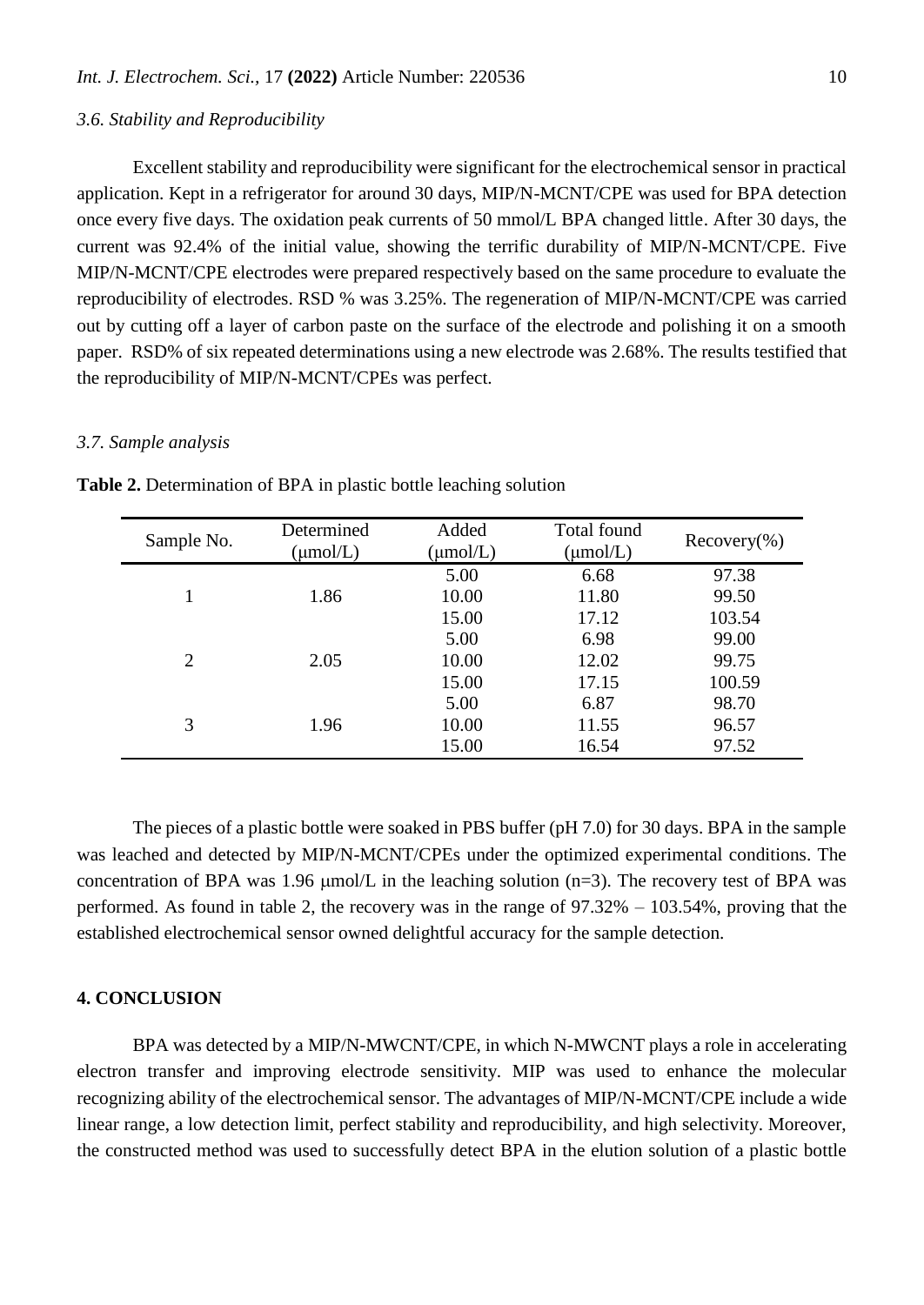with satisfactory recoveries. This strategy is hopeful for exploring other electrochemical sensors for other environmental pollutions.

# FUNDING

This work is supported by the NSFC (No. 20905055, 511782, and 21702143)

# **References**

- 1. M. F. Fernandez, J. P. Arrebola, J. Taoufiki, A. Navalon, O. Ballesteros, R. Pulgar, J. L. Vilchez, N. Olea, *Reprod Toxicol,* 24(2007**)**259.
- 2. Xu, Y. Du, L. Liu, D. Fan, L. Yan, X. Liu, H. Wang, Q. Wei, H. Ju, *Sensor Actuat. B: Chem.,*  330(2021)129387.
- 3. M. Murugananthan, S. Yoshihara, T. Rakuma, T. Shirakashi, *J. Hazard. Mater.,* 154(2008)213.
- 4. A. U. Alam, M. J. Deen, *Anal. Chem.,* 92(2020)5532.
- 5. Y. Tian, P. Deng, Y. Wu, J. Li, J. Liu, G. Li, Q. He, *J. Electrochem. Soc.*, 167(2020)046514.
- 6. B. S. Rubin, *J. Steroid Biochem.,* 127(2011)27.
- 7. J.T. Wolstenholme, E. F. Rissman, J. J. Connelly, *Horm. Behav.*, 59(2011)296.
- 8. M. A. Gross, S. G. C. Moreira, M. A. Pereira-da-Silva, F. F. Sodre, L. G. Paterno, *Sci. Total Environ.*, 763(2021)142985.
- 9. N. P. Kalogiouri, A. Pritsa, A. K abir, K. G. Furton, V. F. Samanidou, *J. Sep. Sci.*, 44(2021)1633.
- 10. N. Subuhi, S. M. Saad, N. N. M. Zain, V. Lim, M. Miskam, S. Kamaruzaman, M. Raoov, N. Yahaya, *J. Sep. Sci.*, 43(2020)3294.
- 11. A. Azzouz, L. P. Colon, L. Hejji, E. Ballesteros, *Anal. Bioanal. Chem.*, 412(2020)2621.
- 12. M. Jia, S. Chen, T. Shi, C. Li, Y. Wang, H. Zhang, *Food Chem.*, 344(2021)128602.
- 13. L. Zeng, X. Zhang, X. Wang, D. Cheng, R. Li, B. Han, M. Wu, Z. Zhuang, A. Ren, Y. Zhou, T. Jing, *Biosens. Bioelectron.*, 180(2021)113106.
- 14. C. W. Chuang, W. S. Huang, H. S. Chen, L. F. Hsu, Y. Y. Liu, T. C. Chen, *Int J Environ. Res. Public Health.*, 18(2021)1102.
- 15. Y. Xiong, Q. Wang, M. Duan, J. Xu, J. Chen, S. Fang, *Polymers*, 10(2018)780.
- 16. M. Malakootian, S. Hamzeh, H. Mahmoudi‐Moghaddam, *Electroanal.*, 33(2020)38.
- 17. N. A. Azis, I. M. Isa, N. Hashim, M. S. Ahmad, S. N. A. M. Yazid, M. I. Saidin, S. M. Si, R. Zainul, A. Ulianas, S. Mukdasai, *Int. J. Electrochem. Sc.*, 14(2019)10607.
- 18. C. Li, Y. Zhou, X. Zhu, B. Ye, M. Xu, *Int. J. Electrochem. Sc.*, 13(2018)4855.
- 19. N. S. M. Rais, I. M. Isa, N. Hashim, M. I. Saidin, S. N. A. M. Yazid, Ahmad, M. S. Mukdasai, S *Int. J. Electrochem. Sc.*, 14(2019)7911.
- 20. Y. Y. Huang, Y. H. Pang, X. F. Shen, R. Jiang, Y. Y. Wang, *Talanta*, 236(2022)122859.
- 21. M. Baghayeri, R. Ansari, M. Nodehi, I. Razavipanah, H. Veisi, *Microchim. Acta*, 185(2018)320.
- 22. G. Zhang, M. M. Ali, X. Feng, J. Zhou, L. Hu, *TRAC Trend. Anal. Chem.*, 144(2021)116426.
- 23. Y. Xu, T. Huang, S. Wang, M. Meng, Y. Yan, *J. Environ. Chem. Eng.*, 10(2022)106850.
- 24. K. Glosz, A. Stolarczyk, T. Jarosz, *Materials*, 14(2021)1369.
- 25. A. M. Santos, A. Wong, T. M. Prado, E. L. Fava, O. Fatibello-Filho, M. Sotomayor, F. C. Moraes, *Talanta*, 224(2021)121804.
- 26. M. Mehmandoust, N. Erk, C. Karaman, O. Karaman, *Chemosphere*, 291(2021)132807.
- 27. R. Jalilian, E. Ezzatzadeh, A. Taheri, *J. Environ. Chem. Eng.*, 9(2021)105513.
- 28. X. Xin, S. Sun, M. Wang, R. Jia, *Ionics*, 26(2019)2633.
- 29. H. L. Wu, D. H. Bremner, H. Y. Li, Q. Q. Shi, J. Z. Wu, R. Q. Xiao, L. M. Zhu, *Mater. Sci. Eng. C Mater. Biol. Appl.*, 62(2016)702.
- 30. Y. Zhang, W. Huang, X. Yin, K. A.Sarpong, L. Zhang, Y. Li, S. Zhao, H. Zhou, W. Yang, W. Xu,